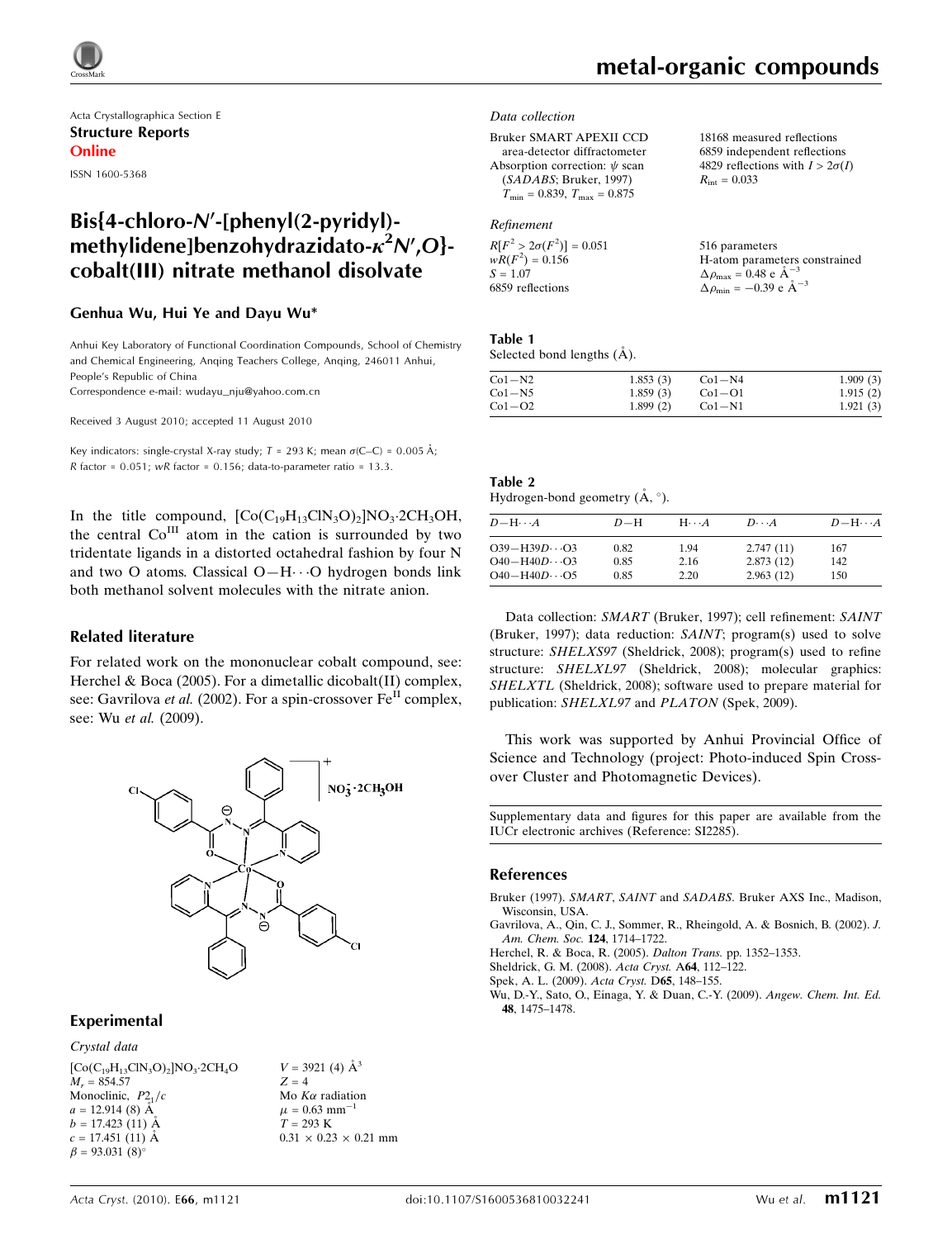# **supporting information**

*Acta Cryst.* (2010). E**66**, m1121 [https://doi.org/10.1107/S1600536810032241]

# **Bis{4-chloro-***N***′-[phenyl(2-pyridyl)methylidene]benzohydrazidato***κ***2** *N***′ ,***O***}cobalt(III) nitrate methanol disolvate**

### **Genhua Wu, Hui Ye and Dayu Wu**

### **S1. Comment**

The  $Co^{III}$  complex with the oxygen-containing Schiff-base ligand is important because of their ability to bind dioxygen. Among them, the most wanted targets include the artificial blood and respiratory systems. A novel aspect lies in the structural versatility of hexadentate Schiff-bases *versus*. imidazolidine complexes manifesting itself in a stabilization of various structural and optical isomers depending upon the chemical hardness of the metal centre (Herchel & Boca, 2005; Gavrilova *et al.*, 2002).

Our recent work indicated the *N*,*O*-donor tridentate ligand is suitable for the synthesis of spin-crossover materials (Wu *et al.*, 2009). One of the examples is reported by us, which interestingly showed the mixed-spin state and synergy between spin transition and magnetic interaction. Here, for the title compound, we used 2(*E*)-1-[(4-chlorophenyl) carbonyl]-2-[phenyl(pyridin-2-yl)methylidene] diazanide as ligand, a typical rigid tridentate donor to synthesize a mononuclear compound, and we report the crystal structure of the complex  $[Co(C<sub>19</sub>H<sub>13</sub>N<sub>3</sub>OC1)<sub>2</sub>]<sup>+</sup>(NO<sub>3</sub>)(CH<sub>3</sub>OH)<sub>2</sub> (Fig.$ 1). The coordination environments of  $Co^{III}$  ions are completed by two ligands with average  $Co$ —N bond length of 1.885 Å and Co—O 1.907 Å (Table 1). Classical hydrogen bonds O—H···O exist between both methanol solvent molecules and the nitrate anion with D···A distances between 2.747 (11)  $\AA$  and 2.963 (12)  $\AA$  (Table 2).

The temperature-dependent magnetic susceptibility was measured down to 1.8 K. In the *χ*.T *versus* T plot (Fig. 2), *χ*.T reaches a zero value within the whole temperature region, which is consistent with  $S = 0$  ground state for cobalt(III).

### **S2. Experimental**

A methanolic solution (25 ml) containing the ligand (0.2 mmol, 0.066 g) was added dropwise to  $Co(NO_3)_{2.6}H_{2}O(0.1)$ mmol, 0.029 g). After stirring for 15 minutes, the dark solution was filtered. Red block-shaped crystals suitable for single-crystal X-ray diffraction were obtained by evaporating the resulting filtration in air for several days (yield: 56.2%). Anal calc (%). for  $C_{40}H_{34}C_{2}C_{0}N_{7}O_{7}$ : H 4.01 C 56.22 N 11.47. Found: H 4.12 C 56.32 N 11.21. The magnetic susceptibility *χ* was measured with a Quantum Design MPMS-5S SQUID magnetometer. Data were corrected for the diamagnetic contribution calculated from Pascal's constants.

### **S3. Refinement**

C-bound H atoms were placed geometrically and allowed to ride during refinement with  $C-H = 0.93-0.96 \text{ Å}$  with  $U_{iso}(H) = 1.2 U_{eq}(C)$ . The hydroxy H atom of the methanol solvent molecule was located in a difference Fourier map and refined as riding with the parent atom with  $U_{iso}(H) = 1.5U_{eq}(O)$ , O—H distances 0.82 and 0.85 Å.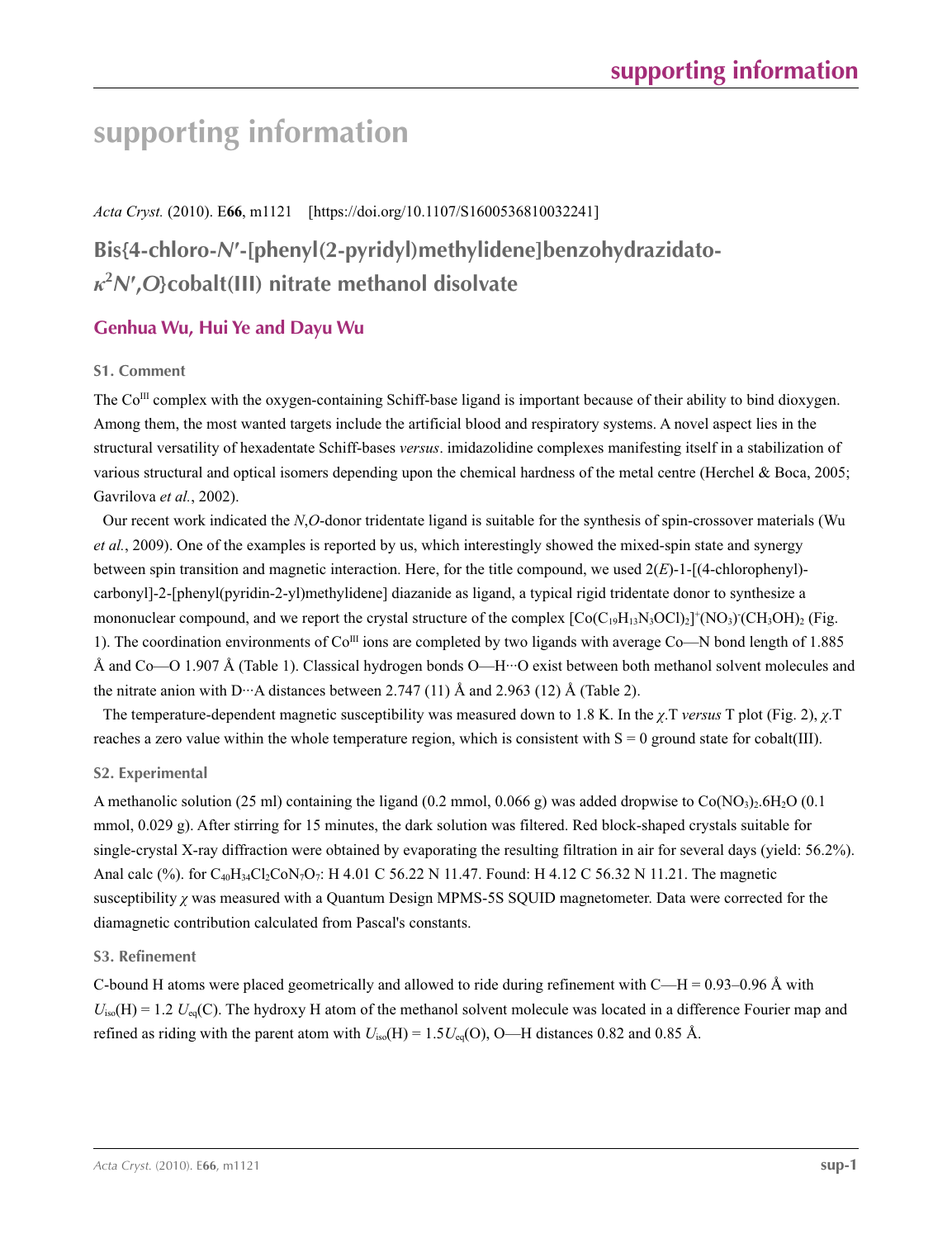

### **Figure 1**

The molecular structure of the title compound, the thermal ellipsoids were drawn at 30% probability level.



**Figure 2**

The temperature dependent curve  $\chi$ <sup>m</sup>T versus T for the title compound.

**Bis{4-chloro-***N***′-[phenyl(2- pyridyl)methylidene]benzohydrazidato}cobalt(III) nitrate methanol disolvate** 

*Crystal data*

| $[Co(C_{19}H_{13}ClN_3O)_2]NO_3$ 2CH <sub>4</sub> O | $V = 3921(4)$ Å <sup>3</sup>           |
|-----------------------------------------------------|----------------------------------------|
| $M_r = 854.57$                                      | $Z=4$                                  |
| Monoclinic, $P2_1/c$                                | $F(000) = 1760$                        |
| $a = 12.914(8)$ Å                                   | $D_x = 1.448$ Mg m <sup>-3</sup>       |
| $b = 17.423(11)$ Å                                  | Mo Ka radiation, $\lambda = 0.71073$ Å |
| $c = 17.451(11)$ Å                                  | Cell parameters from 6478 reflections  |
| $\beta$ = 93.031 (8) <sup>o</sup>                   | $\theta = 2.0 - 29.8^{\circ}$          |
|                                                     |                                        |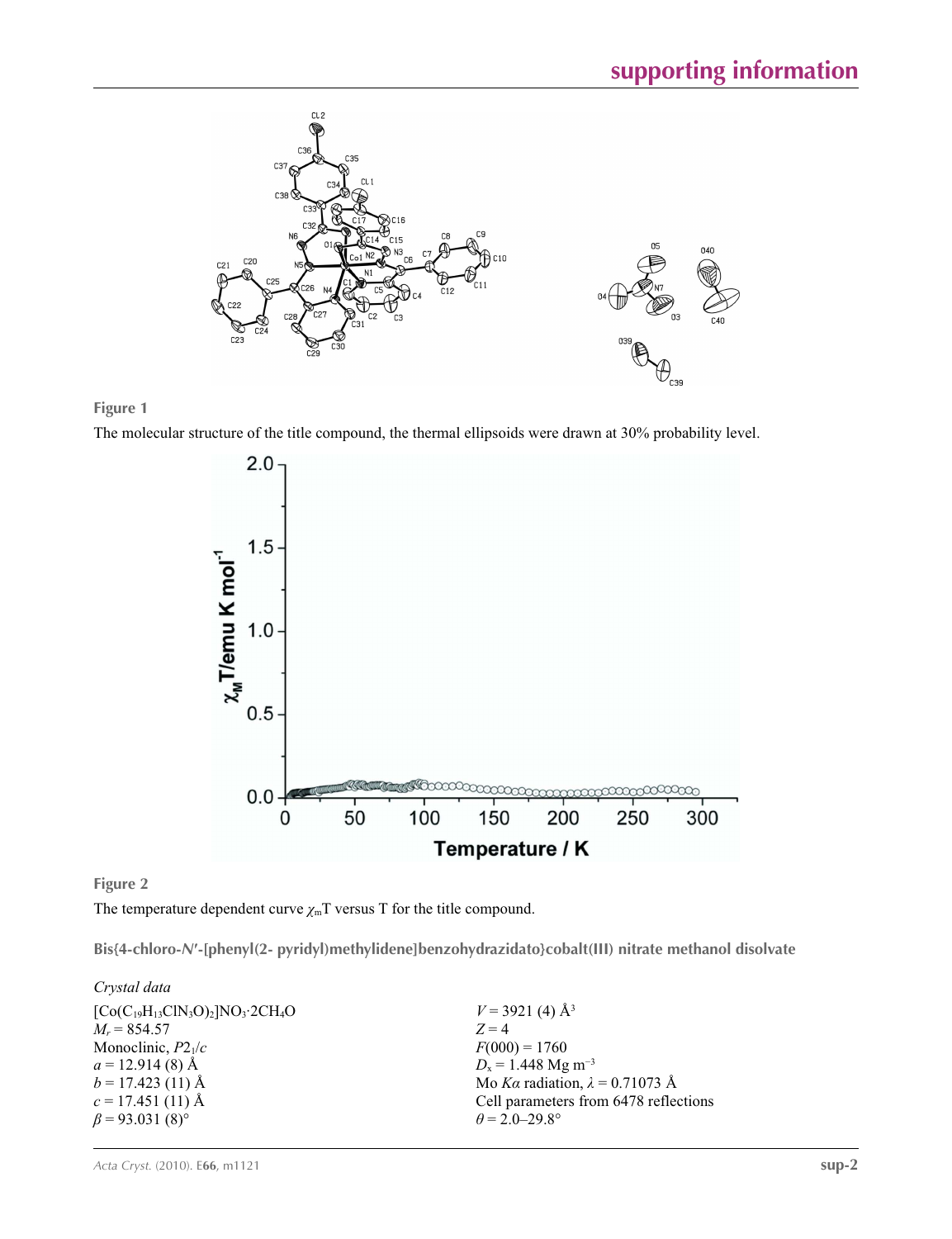$\mu$  = 0.63 mm<sup>-1</sup>  $T = 293 \text{ K}$ 

### *Data collection*

| Bruker SMART APEXII CCD area-detector<br>diffractometer | 18168 measured reflections<br>6859 independent reflections              |
|---------------------------------------------------------|-------------------------------------------------------------------------|
| Radiation source: fine-focus sealed tube                | 4829 reflections with $I > 2\sigma(I)$                                  |
| Graphite monochromator                                  | $R_{\text{int}} = 0.033$                                                |
| $\varphi$ and $\omega$ scans                            | $\theta_{\text{max}} = 25.0^{\circ}, \theta_{\text{min}} = 2.2^{\circ}$ |
| Absorption correction: $\psi$ scan                      | $h = -15 \rightarrow 13$                                                |
| (SADABS; Bruker, 1997)                                  | $k = -20 \rightarrow 20$                                                |
| $T_{\text{min}} = 0.839, T_{\text{max}} = 0.875$        | $l = -20 \rightarrow 16$                                                |
| Refinement                                              |                                                                         |

| Refinement on $F^2$                             | Secondary atom site location: difference Fourier         |
|-------------------------------------------------|----------------------------------------------------------|
| Least-squares matrix: full                      | map                                                      |
| $R[F^2 > 2\sigma(F^2)] = 0.051$                 | Hydrogen site location: inferred from                    |
| $wR(F^2) = 0.156$                               | neighbouring sites                                       |
| $S = 1.07$                                      | H-atom parameters constrained                            |
| 6859 reflections                                | $w = 1/[\sigma^2(F_0^2) + (0.0912P)^2]$                  |
| 516 parameters                                  | where $P = (F_o^2 + 2F_c^2)/3$                           |
| 0 restraints                                    | $(\Delta/\sigma)_{\text{max}}$ < 0.001                   |
| Primary atom site location: structure-invariant | $\Delta\rho_{\rm max} = 0.48 \text{ e } \text{\AA}^{-3}$ |
| direct methods                                  | $\Delta\rho_{\rm min} = -0.39 \text{ e A}^{-3}$          |
|                                                 |                                                          |

### *Special details*

**Experimental**. The magnetic measurements were performed on Quantum Design SQUID, MPMS-5S magnetometer. **Geometry**. All e.s.d.'s (except the e.s.d. in the dihedral angle between two l.s. planes) are estimated using the full covariance matrix. The cell e.s.d.'s are taken into account individually in the estimation of e.s.d.'s in distances, angles and torsion angles; correlations between e.s.d.'s in cell parameters are only used when they are defined by crystal symmetry. An approximate (isotropic) treatment of cell e.s.d.'s is used for estimating e.s.d.'s involving l.s. planes.

Block, dark-red  $0.31 \times 0.23 \times 0.21$  mm

**Refinement**. Refinement of  $F^2$  against ALL reflections. The weighted *R*-factor  $wR$  and goodness of fit *S* are based on  $F^2$ , conventional *R*-factors *R* are based on *F*, with *F* set to zero for negative  $F^2$ . The threshold expression of  $F^2 > \sigma(F^2)$  is used only for calculating *R*-factors(gt) *etc*. and is not relevant to the choice of reflections for refinement. *R*-factors based on *F*<sup>2</sup> are statistically about twice as large as those based on *F*, and *R*- factors based on ALL data will be even larger.

*Fractional atomic coordinates and isotropic or equivalent isotropic displacement parameters (Å<sup>2</sup>)* 

|                  | $\mathcal{X}$ | у           | Ζ           | $U_{\rm iso}*/U_{\rm eq}$ |  |
|------------------|---------------|-------------|-------------|---------------------------|--|
| Co <sub>1</sub>  | 0.78242(3)    | 0.67158(2)  | 0.45385(2)  | 0.03739(16)               |  |
| C <sub>11</sub>  | 1.25567(8)    | 0.99362(6)  | 0.58995(7)  | 0.0794(3)                 |  |
| C <sub>1</sub>   | 0.5964(3)     | 0.5811(2)   | 0.4093(2)   | 0.0584(10)                |  |
| H1A              | 0.6374        | 0.5499      | 0.3801      | $0.070*$                  |  |
| Cl2              | 0.87476(11)   | 0.29952(6)  | 0.76381(6)  | 0.0893(4)                 |  |
| C <sub>2</sub>   | 0.4924(3)     | 0.5647(3)   | 0.4130(3)   | 0.0785(13)                |  |
| H2A              | 0.4635        | 0.5232      | 0.3860      | $0.094*$                  |  |
| C <sub>3</sub>   | 0.4327(3)     | 0.6090(3)   | 0.4561(3)   | 0.0953(17)                |  |
| H <sub>3</sub> A | 0.3628        | 0.5976      | 0.4598      | $0.143*$                  |  |
| C <sub>4</sub>   | 0.4764(3)     | 0.6723(2)   | 0.4953(3)   | 0.0776(13)                |  |
| H4A              | 0.4359        | 0.7038      | 0.5246      | $0.093*$                  |  |
| C <sub>5</sub>   | 0.5800(3)     | 0.68681(19) | 0.4894(2)   | 0.0499(9)                 |  |
| C <sub>6</sub>   | 0.6359(2)     | 0.75209(18) | 0.52701(18) | 0.0428(8)                 |  |
|                  |               |             |             |                           |  |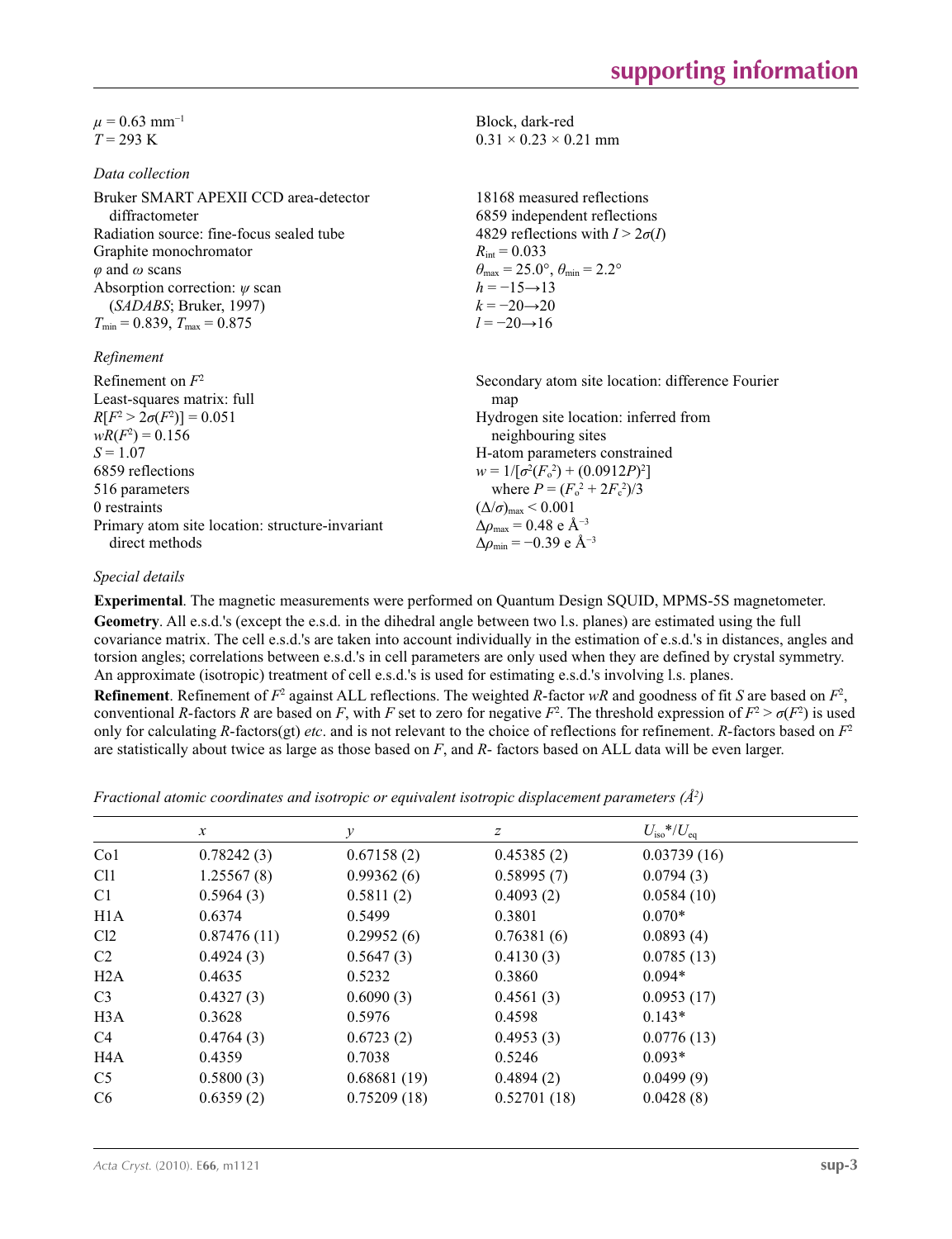| C7                | 0.5881(2) | 0.8070(2)   | 0.5784(2)   | 0.0494(9)  |
|-------------------|-----------|-------------|-------------|------------|
| C8                | 0.5451(3) | 0.7802(3)   | 0.6441(2)   | 0.0721(12) |
| H <sub>8</sub> A  | 0.5458    | 0.7279      | 0.6551      | $0.087*$   |
| C9                | 0.5006(4) | 0.8317(3)   | 0.6939(3)   | 0.0941(16) |
| H9A               | 0.4723    | 0.8140      | 0.7385      | $0.113*$   |
| C10               | 0.4986(4) | 0.9092(3)   | 0.6767(4)   | 0.0972(18) |
| H10A              | 0.4676    | 0.9434      | 0.7093      | $0.117*$   |
| C11               | 0.5417(3) | 0.9353(3)   | 0.6127(3)   | 0.0810(13) |
| H11A              | 0.5410    | 0.9876      | 0.6021      | $0.097*$   |
| C12               | 0.5867(3) | 0.8852(2)   | 0.5631(2)   | 0.0618(10) |
| H12A              | 0.6161    | 0.9039      | 0.5193      | $0.074*$   |
| C13               | 0.8957(2) | 0.78507(16) | 0.51482(16) | 0.0357(7)  |
| C14               | 0.9853(2) | 0.83520(16) | 0.53516(17) | 0.0384(7)  |
| C15               | 0.9705(3) | 0.90836(18) | 0.5657(2)   | 0.0473(8)  |
| H <sub>15</sub> A | 0.9037    | 0.9249      | 0.5745      | $0.057*$   |
| C16               | 1.0538(3) | 0.95642(19) | 0.5829(2)   | 0.0541(9)  |
| <b>H16A</b>       | 1.0436    | 1.0049      | 0.6035      | $0.065*$   |
| C17               | 1.1516(3) | 0.9312(2)   | 0.5690(2)   | 0.0532(9)  |
| C18               | 1.1684(3) | 0.8602(2)   | 0.5394(2)   | 0.0556(9)  |
| <b>H18A</b>       | 1.2355    | 0.8447      | 0.5301      | $0.067*$   |
| C19               | 1.0863(3) | 0.8113(2)   | 0.5233(2)   | 0.0501(9)  |
| H <sub>19</sub> A | 1.0982    | 0.7624      | 0.5044      | $0.060*$   |
| C20               | 0.9368(3) | 0.47364(19) | 0.2934(2)   | 0.0512(9)  |
| H20A              | 0.9804    | 0.4804      | 0.3370      | $0.061*$   |
| C21               | 0.9521(3) | 0.4125(2)   | 0.2450(3)   | 0.0675(11) |
| H21A              | 1.0063    | 0.3784      | 0.2560      | $0.081*$   |
| C22               | 0.8877(4) | 0.4018(2)   | 0.1807(2)   | 0.0760(13) |
| H22A              | 0.8986    | 0.3605      | 0.1483      | $0.091*$   |
| C23               | 0.8071(4) | 0.4517(2)   | 0.1639(2)   | 0.0698(12) |
| H <sub>23</sub> A | 0.7630    | 0.4439      | 0.1207      | $0.084*$   |
| C <sub>24</sub>   | 0.7922(3) | 0.5131(2)   | 0.2112(2)   | 0.0541(9)  |
| H24A              | 0.7385    | 0.5474      | 0.1994      | $0.065*$   |
| C <sub>25</sub>   | 0.8568(2) | 0.52489(18) | 0.27717(17) | 0.0408(8)  |
| C <sub>26</sub>   | 0.8359(2) | 0.59022(17) | 0.32795(17) | 0.0391(7)  |
| C27               | 0.8125(2) | 0.66884(17) | 0.29955(17) | 0.0406(7)  |
|                   |           |             |             |            |
| C28               | 0.8283(3) | 0.69599(19) | 0.22675(19) | 0.0501(9)  |
| H <sub>2</sub> 8A | 0.8529    | 0.6634      | 0.1896      | $0.060*$   |
| C29               | 0.8071(3) | 0.7723(2)   | 0.2094(2)   | 0.0594(10) |
| H <sub>29</sub> A | 0.8168    | 0.7909      | 0.1604      | $0.071*$   |
| C30               | 0.7716(3) | 0.8203(2)   | 0.2648(2)   | 0.0594(10) |
| H <sub>30</sub> A | 0.7573    | 0.8715      | 0.2537      | $0.071*$   |
| C31               | 0.7577(3) | 0.79147(19) | 0.3368(2)   | 0.0526(9)  |
| H31A              | 0.7337    | 0.8238      | 0.3744      | $0.063*$   |
| C32               | 0.8300(2) | 0.53820(17) | 0.51756(17) | 0.0386(7)  |
| C33               | 0.8387(2) | 0.47777(17) | 0.57681(17) | 0.0373(7)  |
| C34               | 0.7889(2) | 0.48666(18) | 0.64438(19) | 0.0435(8)  |
| H34A              | 0.7487    | 0.5301      | 0.6514      | $0.052*$   |
| C <sub>35</sub>   | 0.7981(3) | 0.43203(19) | 0.7017(2)   | 0.0512(9)  |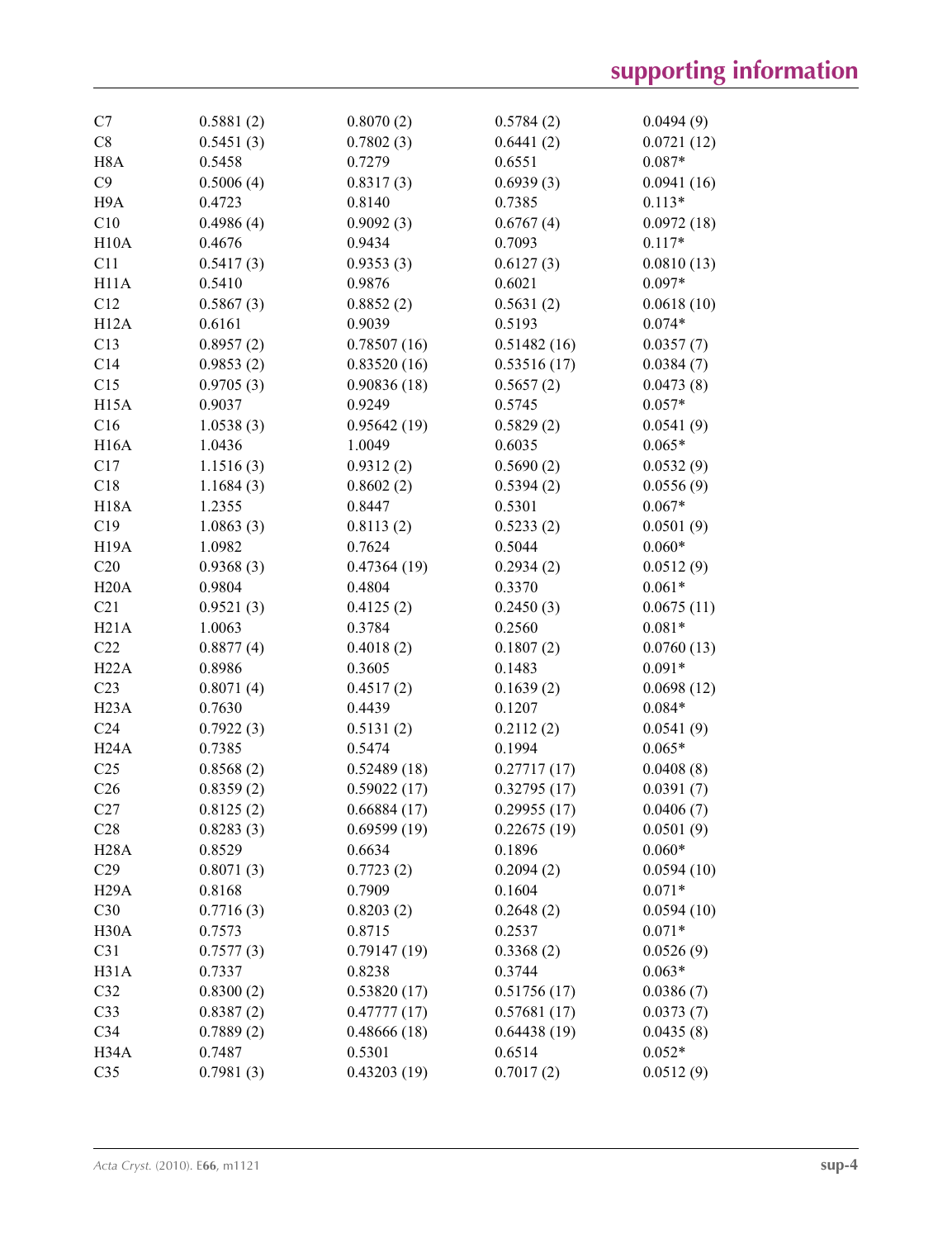| H35A              | 0.7636      | 0.4383      | 0.7467      | $0.061*$  |
|-------------------|-------------|-------------|-------------|-----------|
| C36               | 0.8591(3)   | 0.36758(19) | 0.69139(19) | 0.0516(9) |
| C <sub>37</sub>   | 0.9087(3)   | 0.35630(19) | 0.6240(2)   | 0.0504(9) |
| H <sub>37</sub> A | 0.9486      | 0.3126      | 0.6172      | $0.061*$  |
| C38               | 0.8977(3)   | 0.41166(17) | 0.56659(19) | 0.0428(8) |
| H <sub>38</sub> A | 0.9301      | 0.4045      | 0.5208      | $0.051*$  |
| N1                | 0.6394(2)   | 0.64084(15) | 0.44688(15) | 0.0445(7) |
| N <sub>2</sub>    | 0.73280(19) | 0.75294(13) | 0.50965(14) | 0.0372(6) |
| N <sub>3</sub>    | 0.80414(19) | 0.80719(14) | 0.53669(14) | 0.0390(6) |
| N <sub>4</sub>    | 0.7780(2)   | 0.71727(15) | 0.35430(15) | 0.0423(6) |
| N <sub>5</sub>    | 0.83192(19) | 0.58678(14) | 0.40247(14) | 0.0388(6) |
| N <sub>6</sub>    | 0.8493(2)   | 0.52095(14) | 0.44585(14) | 0.0406(6) |
| O <sub>1</sub>    | 0.91181(16) | 0.72240(11) | 0.47687(12) | 0.0416(5) |
| O2                | 0.80192(16) | 0.60633(11) | 0.54059(11) | 0.0412(5) |
| O39               | 0.3498(5)   | 1.5978(3)   | 0.6311(3)   | 0.165(2)  |
| H <sub>39</sub> D | 0.3843      | 1.6034      | 0.6715      | $0.248*$  |
| C39               | 0.2696(5)   | 1.6509(3)   | 0.6272(4)   | 0.125(2)  |
| H <sub>39</sub> A | 0.2975      | 1.7016      | 0.6341      | $0.187*$  |
| H39B              | 0.2228      | 1.6403      | 0.6669      | $0.187*$  |
| <b>H39C</b>       | 0.2329      | 1.6474      | 0.5781      | $0.187*$  |
| C40               | 0.3173(11)  | 1.7336(7)   | 0.8722(10)  | 0.362(12) |
| <b>H40A</b>       | 0.3084      | 1.7797      | 0.9011      | $0.543*$  |
| H40B              | 0.2507      | 1.7119      | 0.8580      | $0.543*$  |
| <b>H40C</b>       | 0.3529      | 1.7453      | 0.8267      | $0.543*$  |
| O40               | 0.3808(7)   | 1.6761(6)   | 0.9207(6)   | 0.279(4)  |
| H40D              | 0.4158      | 1.6491      | 0.8909      | $0.419*$  |
| O <sub>3</sub>    | 0.4443(5)   | 1.6345(6)   | 0.7710(5)   | 0.279(5)  |
| <b>O4</b>         | 0.5735(5)   | 1.5770(3)   | 0.7264(4)   | 0.179(3)  |
| O <sub>5</sub>    | 0.5666(5)   | 1.6126(4)   | 0.8508(4)   | 0.188(3)  |
| N7                | 0.5329(5)   | 1.6068(4)   | 0.7830(5)   | 0.130(2)  |
|                   |             |             |             |           |

*Atomic displacement parameters (Å2 )*

|                 | $U^{11}$   | $L^{22}$   | $\mathcal{L}^{\beta 3}$ | $U^{12}$      | $U^{13}$     | $U^{23}$       |
|-----------------|------------|------------|-------------------------|---------------|--------------|----------------|
| Co <sub>1</sub> | 0.0474(3)  | 0.0359(3)  | 0.0290(3)               | 0.00039(18)   | 0.00347(18)  | $-0.00440(17)$ |
| C <sub>11</sub> | 0.0703(7)  | 0.0821(7)  | 0.0852(8)               | $-0.0326(6)$  | $-0.0027(6)$ | 0.0005(6)      |
| C <sub>1</sub>  | 0.062(2)   | 0.057(2)   | 0.056(2)                | $-0.0065(18)$ | 0.0029(19)   | $-0.0148(18)$  |
| Cl2             | 0.1574(12) | 0.0600(6)  | 0.0515(7)               | 0.0127(7)     | 0.0158(7)    | 0.0175(5)      |
| C <sub>2</sub>  | 0.062(3)   | 0.081(3)   | 0.093(3)                | $-0.022(2)$   | 0.004(2)     | $-0.033(3)$    |
| C <sub>3</sub>  | 0.058(3)   | 0.106(4)   | 0.124(5)                | $-0.025(3)$   | 0.017(3)     | $-0.042(3)$    |
| C <sub>4</sub>  | 0.054(2)   | 0.084(3)   | 0.096(4)                | $-0.012(2)$   | 0.014(2)     | $-0.029(3)$    |
| C <sub>5</sub>  | 0.049(2)   | 0.051(2)   | 0.050(2)                | $-0.0032(16)$ | 0.0047(16)   | $-0.0083(16)$  |
| C <sub>6</sub>  | 0.0439(19) | 0.0461(19) | 0.0386(19)              | 0.0027(15)    | 0.0043(15)   | $-0.0054(14)$  |
| C7              | 0.0401(19) | 0.058(2)   | 0.051(2)                | 0.0024(16)    | 0.0030(16)   | $-0.0157(17)$  |
| C8              | 0.071(3)   | 0.075(3)   | 0.072(3)                | 0.006(2)      | 0.030(2)     | $-0.006(2)$    |
| C9              | 0.088(4)   | 0.126(5)   | 0.072(3)                | 0.002(3)      | 0.037(3)     | $-0.025(3)$    |
| C10             | 0.072(3)   | 0.103(4)   | 0.118(5)                | 0.013(3)      | 0.016(3)     | $-0.055(4)$    |
| C11             | 0.072(3)   | 0.066(3)   | 0.105(4)                | 0.012(2)      | 0.007(3)     | $-0.025(3)$    |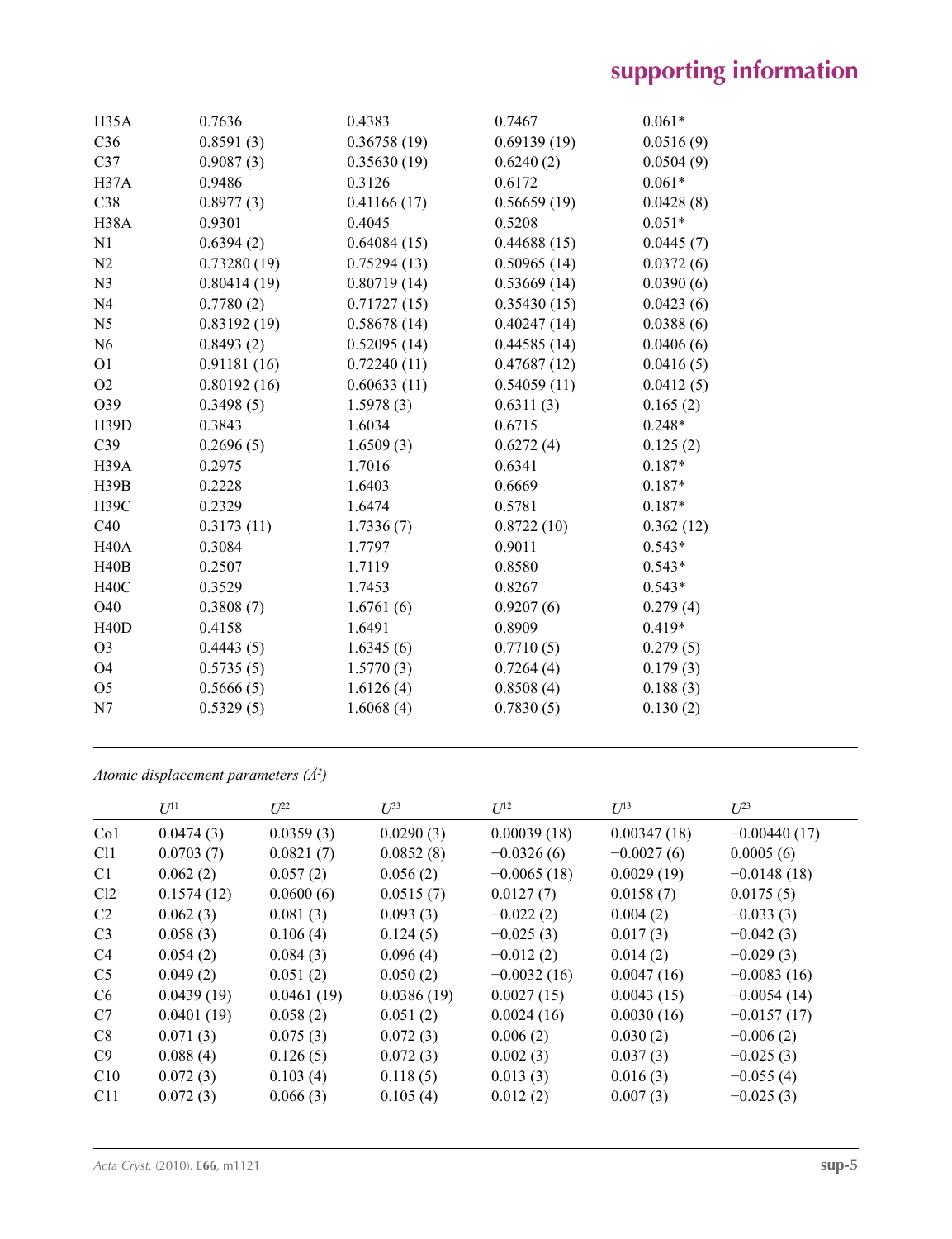| C12             | 0.059(2)   | 0.057(2)   | 0.070(3)   | 0.0083(18)    | 0.008(2)      | $-0.009(2)$   |
|-----------------|------------|------------|------------|---------------|---------------|---------------|
| C13             | 0.0474(19) | 0.0366(17) | 0.0238(16) | 0.0003(14)    | 0.0072(14)    | $-0.0009(13)$ |
| C14             | 0.0463(18) | 0.0422(18) | 0.0275(16) | 0.0000(14)    | 0.0082(14)    | $-0.0010(13)$ |
| C15             | 0.051(2)   | 0.0429(19) | 0.048(2)   | $-0.0008(15)$ | 0.0092(16)    | $-0.0030(15)$ |
| C16             | 0.067(2)   | 0.0420(19) | 0.053(2)   | $-0.0088(17)$ | 0.0028(19)    | $-0.0034(16)$ |
| C17             | 0.058(2)   | 0.060(2)   | 0.043(2)   | $-0.0198(18)$ | 0.0044(17)    | 0.0017(17)    |
| C18             | 0.044(2)   | 0.070(2)   | 0.054(2)   | $-0.0043(18)$ | 0.0075(17)    | $-0.0018(19)$ |
| C19             | 0.052(2)   | 0.055(2)   | 0.044(2)   | 0.0008(16)    | 0.0057(16)    | $-0.0092(16)$ |
| C20             | 0.056(2)   | 0.050(2)   | 0.047(2)   | 0.0003(17)    | 0.0032(17)    | $-0.0118(16)$ |
| C21             | 0.078(3)   | 0.054(2)   | 0.072(3)   | 0.0069(19)    | 0.019(2)      | $-0.014(2)$   |
| C22             | 0.123(4)   | 0.051(2)   | 0.055(3)   | $-0.014(3)$   | 0.021(3)      | $-0.023(2)$   |
| C <sub>23</sub> | 0.106(3)   | 0.064(3)   | 0.039(2)   | $-0.016(2)$   | $-0.002(2)$   | $-0.0195(19)$ |
| C <sub>24</sub> | 0.072(2)   | 0.052(2)   | 0.038(2)   | $-0.0066(18)$ | $-0.0035(17)$ | $-0.0052(16)$ |
| C <sub>25</sub> | 0.052(2)   | 0.0423(18) | 0.0292(17) | $-0.0092(15)$ | 0.0079(15)    | $-0.0073(13)$ |
| C <sub>26</sub> | 0.0453(18) | 0.0419(18) | 0.0302(18) | $-0.0010(14)$ | 0.0011(14)    | $-0.0064(13)$ |
| C27             | 0.0507(19) | 0.0435(18) | 0.0271(17) | $-0.0018(14)$ | $-0.0014(14)$ | $-0.0068(13)$ |
| C28             | 0.072(2)   | 0.048(2)   | 0.0307(19) | $-0.0016(17)$ | 0.0037(16)    | $-0.0064(15)$ |
| C29             | 0.088(3)   | 0.055(2)   | 0.035(2)   | $-0.0024(19)$ | $-0.0003(19)$ | 0.0044(17)    |
| C30             | 0.084(3)   | 0.046(2)   | 0.047(2)   | 0.0085(18)    | 0.000(2)      | 0.0079(17)    |
| C31             | 0.073(2)   | 0.045(2)   | 0.041(2)   | 0.0108(17)    | 0.0037(17)    | $-0.0017(16)$ |
| C32             | 0.0461(18) | 0.0359(17) | 0.0339(18) | $-0.0040(14)$ | 0.0016(14)    | $-0.0049(13)$ |
| C33             | 0.0436(18) | 0.0383(17) | 0.0301(17) | $-0.0037(13)$ | 0.0015(14)    | $-0.0062(13)$ |
| C <sub>34</sub> | 0.051(2)   | 0.0398(18) | 0.0396(19) | 0.0005(14)    | 0.0045(15)    | $-0.0051(14)$ |
| C <sub>35</sub> | 0.068(2)   | 0.051(2)   | 0.036(2)   | $-0.0028(17)$ | 0.0147(17)    | $-0.0049(16)$ |
| C36             | 0.078(2)   | 0.0405(19) | 0.036(2)   | $-0.0068(17)$ | 0.0023(18)    | 0.0011(15)    |
| C37             | 0.067(2)   | 0.0368(18) | 0.047(2)   | 0.0045(16)    | 0.0025(18)    | $-0.0014(15)$ |
| C38             | 0.054(2)   | 0.0405(18) | 0.0342(18) | $-0.0029(15)$ | 0.0056(15)    | $-0.0042(14)$ |
| N1              | 0.0515(16) | 0.0400(15) | 0.0417(16) | $-0.0025(12)$ | $-0.0008(13)$ | $-0.0061(12)$ |
| N <sub>2</sub>  | 0.0439(16) | 0.0364(14) | 0.0312(15) | $-0.0005(11)$ | 0.0014(11)    | $-0.0027(11)$ |
| N <sub>3</sub>  | 0.0439(16) | 0.0395(14) | 0.0340(15) | $-0.0017(12)$ | 0.0055(12)    | $-0.0058(11)$ |
| N <sub>4</sub>  | 0.0499(16) | 0.0430(16) | 0.0338(15) | 0.0029(12)    | 0.0010(12)    | $-0.0015(12)$ |
| N <sub>5</sub>  | 0.0501(16) | 0.0365(14) | 0.0297(15) | $-0.0007(11)$ | 0.0018(12)    | $-0.0017(11)$ |
| N <sub>6</sub>  | 0.0547(17) | 0.0359(14) | 0.0313(15) | 0.0005(12)    | 0.0023(12)    | $-0.0033(11)$ |
| O <sub>1</sub>  | 0.0467(12) | 0.0415(12) | 0.0370(13) | 0.0015(9)     | 0.0051(10)    | $-0.0085(10)$ |
| $\rm O2$        | 0.0580(13) | 0.0369(12) | 0.0291(12) | 0.0029(10)    | 0.0052(10)    | $-0.0041(9)$  |
| O39             | 0.203(5)   | 0.130(4)   | 0.168(5)   | $-0.012(4)$   | 0.056(4)      | $-0.046(3)$   |
| C39             | 0.120(5)   | 0.086(4)   | 0.173(7)   | 0.009(4)      | 0.054(4)      | $-0.013(4)$   |
| C40             | 0.288(16)  | 0.233(14)  | 0.54(3)    | 0.011(11)     | $-0.218(17)$  | 0.054(16)     |
| O40             | 0.248(9)   | 0.326(11)  | 0.263(10)  | $-0.029(7)$   | 0.013(7)      | $-0.119(8)$   |
| O <sub>3</sub>  | 0.135(5)   | 0.431(12)  | 0.269(9)   | 0.069(6)      | 0.003(5)      | 0.133(9)      |
| O <sub>4</sub>  | 0.156(5)   | 0.140(4)   | 0.245(7)   | $-0.034(3)$   | 0.060(5)      | $-0.033(4)$   |
| O <sub>5</sub>  | 0.145(5)   | 0.209(6)   | 0.206(7)   | $-0.063(4)$   | $-0.034(4)$   | 0.095(5)      |
| N7              | 0.088(4)   | 0.115(5)   | 0.188(8)   | $-0.012(3)$   | 0.000(5)      | 0.069(5)      |

## *Geometric parameters (Å, º)*

| $Co1 - N2$ | 1.853(3) | C21—H21A   | 0.9300   |
|------------|----------|------------|----------|
| $Co1 - N5$ | 1.859(3) | $(22 - C)$ | 1.377(6) |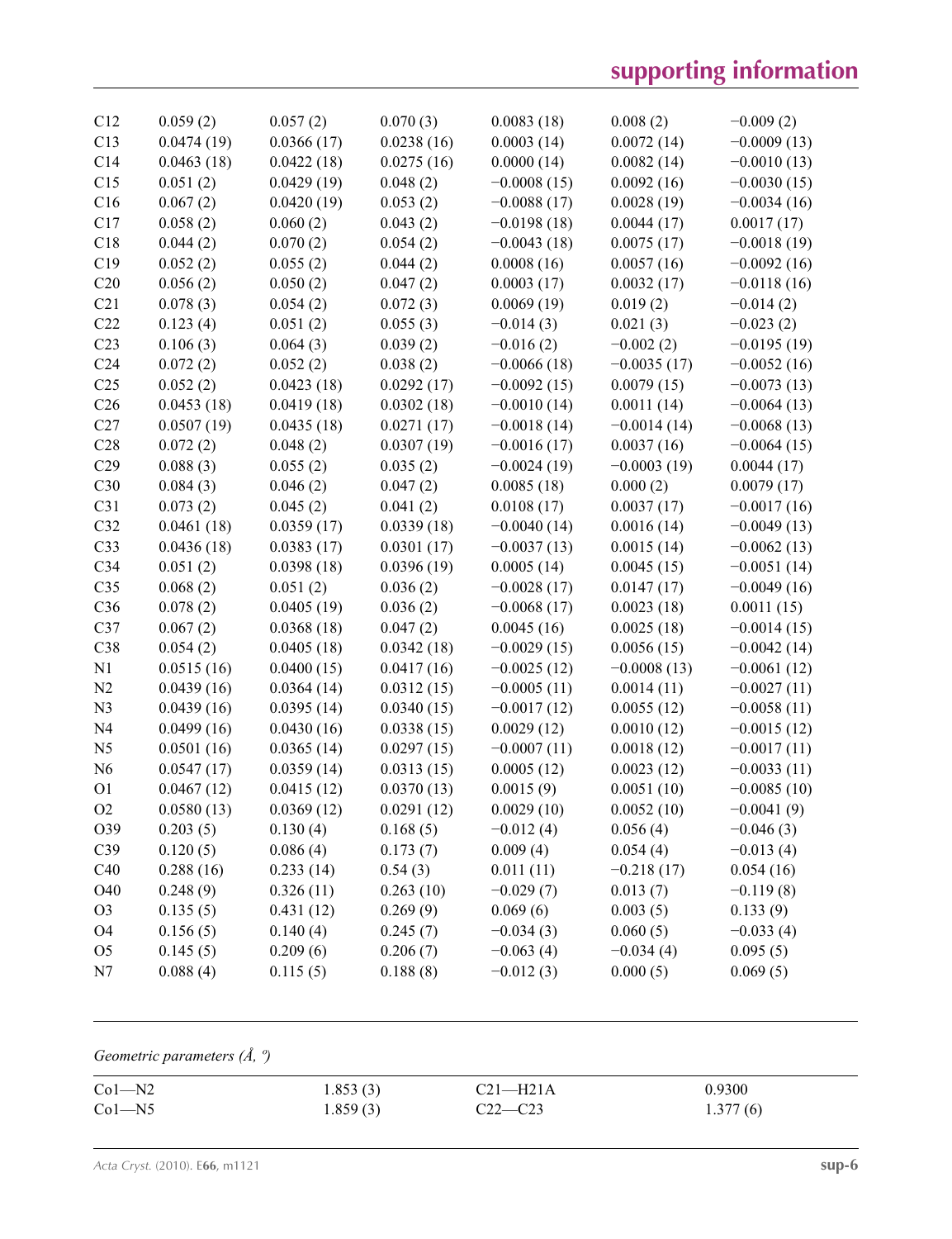| $Co1 - O2$         | 1.899(2) | $C22 - H22A$ | 0.9300    |
|--------------------|----------|--------------|-----------|
| $Co1 - N4$         | 1.909(3) | $C23-C24$    | 1.371(5)  |
| $Co1 - O1$         | 1.915(2) | $C23 - H23A$ | 0.9300    |
| $Co1 - N1$         | 1.921(3) | $C24 - C25$  | 1.400(5)  |
| $Cl1-C17$          | 1.752(3) | $C24 - H24A$ | 0.9300    |
| $C1 - N1$          | 1.336(4) | $C25-C26$    | 1.476(4)  |
| $C1-C2$            | 1.378(5) | $C26 - N5$   | 1.306(4)  |
| Cl <sub>–H1A</sub> | 0.9300   | $C26 - C27$  | 1.482(4)  |
| $Cl2-C36$          | 1.737(3) | $C27 - N4$   | 1.367(4)  |
| $C2-C3$            | 1.347(6) | $C27 - C28$  | 1.381(5)  |
| $C2-H2A$           | 0.9300   | $C28 - C29$  | 1.387(5)  |
| $C3-C4$            | 1.400(6) | $C28 - H28A$ | 0.9300    |
| $C3 - H3A$         | 0.9300   | $C29 - C30$  | 1.375(5)  |
| $C4 - C5$          | 1.371(5) | C29-H29A     | 0.9300    |
| $C4 - H4A$         | 0.9300   | $C30-C31$    | 1.374(5)  |
| $C5 - N1$          | 1.357(4) | $C30 - H30A$ | 0.9300    |
| $C5-C6$            | 1.481(4) | $C31 - N4$   | 1.351(4)  |
| $C6 - N2$          | 1.304(4) | $C31 - H31A$ | 0.9300    |
| $C6 - C7$          | 1.469(4) | $C32 - O2$   | 1.310(3)  |
| $C7-C8$            | 1.381(5) | $C32 - N6$   | 1.324(4)  |
| $C7 - C12$         | 1.390(5) | $C32-C33$    | 1.476(4)  |
| $C8-C9$            | 1.394(6) | $C33-C34$    | 1.381(4)  |
| $C8 - H8A$         | 0.9300   | $C33-C38$    | 1.398(4)  |
| $C9 - C10$         | 1.382(7) | $C34 - C35$  | 1.381(5)  |
| $C9 - H9A$         | 0.9300   | C34-H34A     | 0.9300    |
| $C10 - C11$        | 1.353(7) | $C35-C36$    | 1.389(5)  |
| $C10 - H10A$       | 0.9300   | $C35 - H35A$ | 0.9300    |
| $C11 - C12$        | 1.378(5) | $C36 - C37$  | 1.382(5)  |
| $C11 - H11A$       | 0.9300   | $C37-C38$    | 1.393(4)  |
| $C12 - H12A$       | 0.9300   | $C37 - H37A$ | 0.9300    |
| $C13 - 01$         | 1.299(3) | C38-H38A     | 0.9300    |
| $C13 - N3$         | 1.320(4) | $N2 - N3$    | 1.385(3)  |
| $C13 - C14$        | 1.478(4) | $N5 - N6$    | 1.386(3)  |
| $C14 - C19$        | 1.395(5) | O39-C39      | 1.387(7)  |
| $C14 - C15$        | 1.398(4) | O39-H39D     | 0.8200    |
| $C15 - C16$        | 1.383(5) | C39-H39A     | 0.9600    |
| $C15 - H15A$       | 0.9300   | C39-H39B     | 0.9600    |
| $C16 - C17$        | 1.371(5) | C39-H39C     | 0.9600    |
| $C16 - H16A$       | 0.9300   | $C40 - O40$  | 1.523(12) |
| $C17 - C18$        | 1.362(5) | C40-H40A     | 0.9600    |
| $C18 - C19$        | 1.378(5) | C40-H40B     | 0.9600    |
| $C18 - H18A$       | 0.9300   | C40-H40C     | 0.9600    |
| C19-H19A           | 0.9300   | O40-H40D     | 0.8500    |
| $C20 - C21$        | 1.380(5) | $O3 - N7$    | 1.249(7)  |
| $C20-C25$          | 1.383(5) | $O4 - N7$    | 1.256(8)  |
| $C20 - H20A$       | 0.9300   | $O5 - N7$    | 1.243(8)  |
| $C21 - C22$        | 1.373(6) |              |           |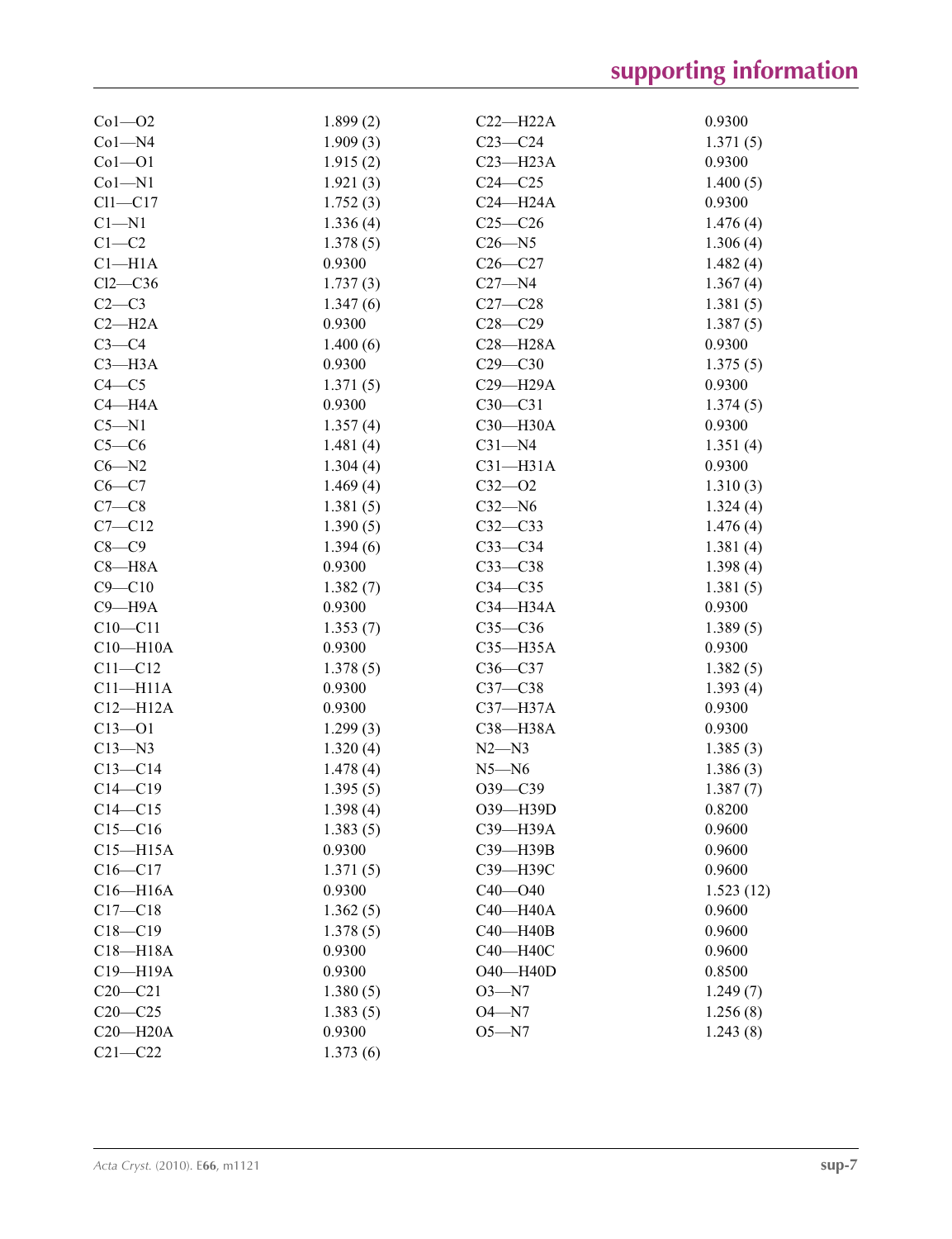| $N2$ –Co $1$ –N5         | 176.99(11)        | $C24 - C23 - C22$                | 119.5(4)          |
|--------------------------|-------------------|----------------------------------|-------------------|
| $N2$ –Co $1$ –O2         | 94.25(11)         | $C24 - C23 - H23A$               | 120.2             |
| $N5 - Co1 - O2$          | 82.78 (10)        | $C22-C23-H23A$                   | 120.2             |
| $N2$ –Col–N4             | 99.48(11)         | $C23-C24-C25$                    | 120.9(4)          |
| $N5$ -Col-N4             | 83.51 (11)        | $C23-C24-H24A$                   | 119.5             |
| $O2$ – $Co1$ – $N4$      | 166.22(10)        | $C25-C24-H24A$                   | 119.5             |
| $N2$ –Co $1$ –O1         | 81.85 (10)        | $C20-C25-C24$                    | 118.6(3)          |
| $N5$ -Col-Ol             | 98.64 (10)        | $C20-C25-C26$                    | 122.2(3)          |
| $O2 - Co1 - O1$          | 91.84(9)          | $C24-C25-C26$                    | 119.1(3)          |
| $N4$ –Col–Ol             | 88.96 (10)        | $N5 - C26 - C25$                 | 125.5(3)          |
| $N2$ –Col–N1             | 83.59(11)         | $N5 - C26 - C27$                 | 111.0(3)          |
| $N5$ -Col-N1             | 95.86(11)         | $C25 - C26 - C27$                | 123.5(3)          |
| $O2 - Co1 - N1$          | 88.29 (10)        | N4-C27-C28                       | 120.1(3)          |
| $N4$ –Col–N1             | 94.38(11)         | N4-C27-C26                       | 113.9(3)          |
| $O1 - Co1 - N1$          | 165.41(10)        | $C28-C27-C26$                    | 126.0(3)          |
| $N1-C1-C2$               | 121.3(3)          | $C27 - C28 - C29$                | 119.5(3)          |
| $N1-C1-H1A$              | 119.4             | C27-C28-H28A                     | 120.3             |
| $C2-C1-H1A$              | 119.4             | C29-C28-H28A                     | 120.3             |
| $C3-C2-C1$               | 119.6(4)          | $C30-C29-C28$                    | 119.9(3)          |
| $C3-C2-H2A$              | 120.2             | C30-C29-H29A                     | 120.0             |
| $C1-C2-H2A$              | 120.2             | C28-C29-H29A                     | 120.0             |
| $C2-C3-C4$               | 119.8(4)          | $C31 - C30 - C29$                | 119.0(3)          |
| $C2-C3-H3A$              | 120.1             | C31-C30-H30A                     | 120.5             |
| $C4-C3-H3A$              | 120.1             | C29-C30-H30A                     | 120.5             |
| $C5-C4-C3$               |                   | $N4 - C31 - C30$                 |                   |
| $C5-C4-H4A$              | 118.6(4)<br>120.7 | $N4-C31-H31A$                    | 121.5(3)<br>119.2 |
| $C3-C4-H4A$              | 120.7             | $C30-C31-H31A$                   | 119.2             |
| $N1-C5-C4$               |                   | $O2-C32-N6$                      |                   |
|                          | 120.9(3)          |                                  | 124.4(3)          |
| $N1-C5-C6$               | 114.8(3)          | $O2-C32-C33$                     | 116.3(3)          |
| $C4-C5-C6$<br>$N2-C6-C7$ | 124.3(3)          | $N6 - C32 - C33$                 | 119.3(3)          |
| $N2-C6-C5$               | 125.0(3)          | $C34 - C33 - C38$                | 118.9(3)          |
|                          | 110.9(3)          | $C34 - C33 - C32$<br>C38-C33-C32 | 119.8(3)          |
| $C7 - C6 - C5$           | 124.0(3)          |                                  | 121.4(3)          |
| $C8-C7-C12$              | 119.3(3)          | $C35-C34-C33$                    | 121.0(3)          |
| $C8-C7-C6$               | 119.2(3)          | СЗ5-СЗ4-НЗ4А                     | 119.5             |
| $C12-C7-C6$              | 121.5(3)          | C33-C34-H34A                     | 119.5             |
| $C7 - C8 - C9$           | 119.7(4)          | $C34 - C35 - C36$                | 119.4(3)          |
| $C7-C8-H8A$              | 120.1             | C34-C35-H35A                     | 120.3             |
| $C9 - C8 - H8A$          | 120.1             | C36-C35-H35A                     | 120.3             |
| $C10-C9-C8$              | 119.9(5)          | $C37 - C36 - C35$                | 121.1(3)          |
| $C10-C9-$ H9A            | 120.1             | $C37 - C36 - C12$                | 118.7(3)          |
| $C8-C9$ —H9A             | 120.1             | $C35-C36-C12$                    | 120.2(3)          |
| $C11 - C10 - C9$         | 120.2(4)          | C36-C37-C38                      | 118.6(3)          |
| $C11 - C10 - H10A$       | 119.9             | $C36 - C37 - H37A$               | 120.7             |
| C9-C10-H10A              | 119.9             | C38-C37-H37A                     | 120.7             |
| $C10-C11-C12$            | 120.7(4)          | $C37 - C38 - C33$                | 121.0(3)          |
| $C10-C11-H11A$           | 119.6             | C37-C38-H38A                     | 119.5             |
| $C12 - C11 - H11A$       | 119.6             | C33-C38-H38A                     | 119.5             |